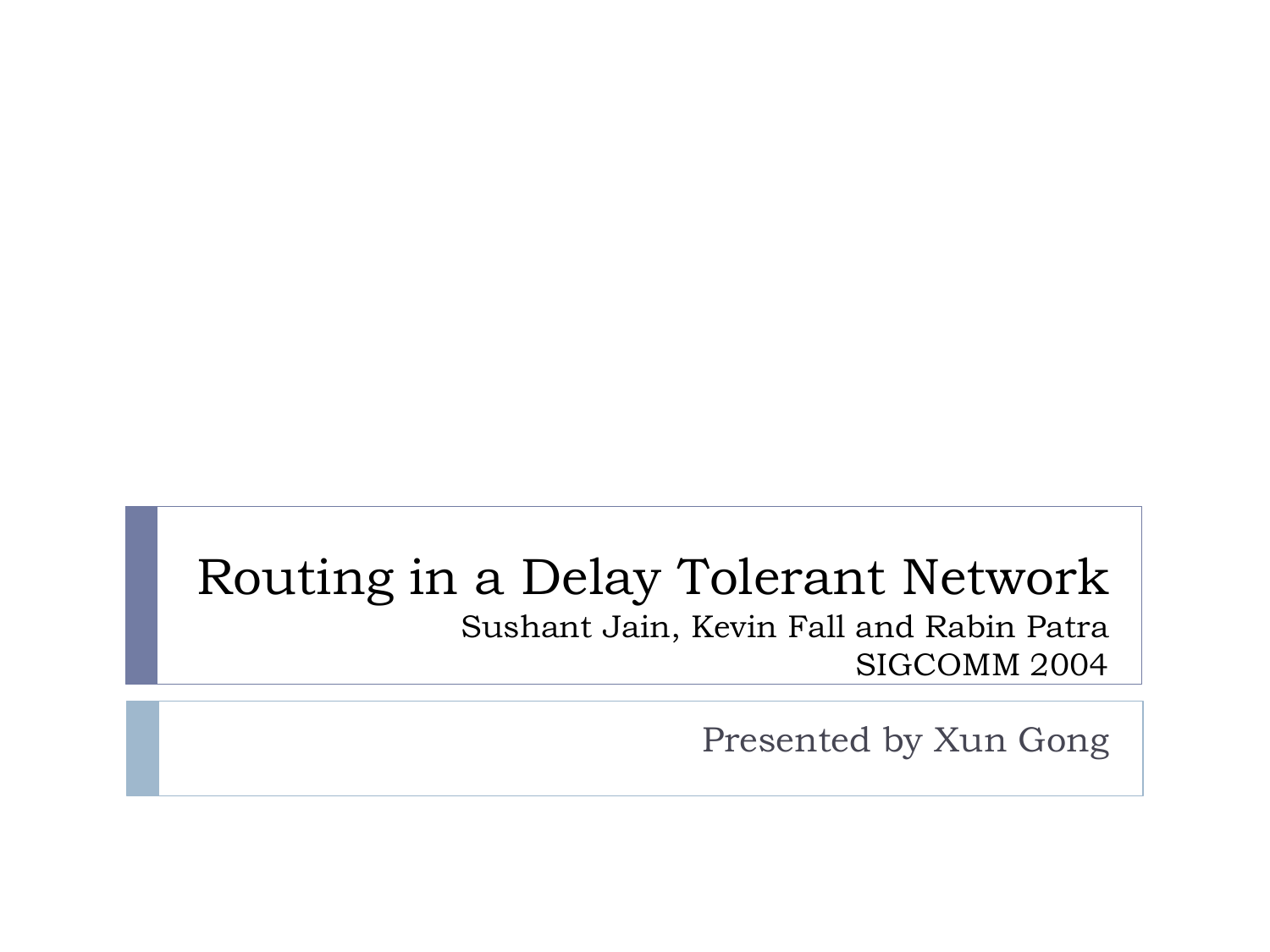# Outline

- ▶ Delay Tolerant Networks
- ▶ Routing Problem in DTNs
- ▶ Multiple-copy Approach
	- **Flooding and Variants**
- ▶ Single-copy Approach
	- **Routing in a Delay Tolerant Network**
	- **Efficient Routing in Intermittently Connected Mobile** Networks: The Single-Copy Case

1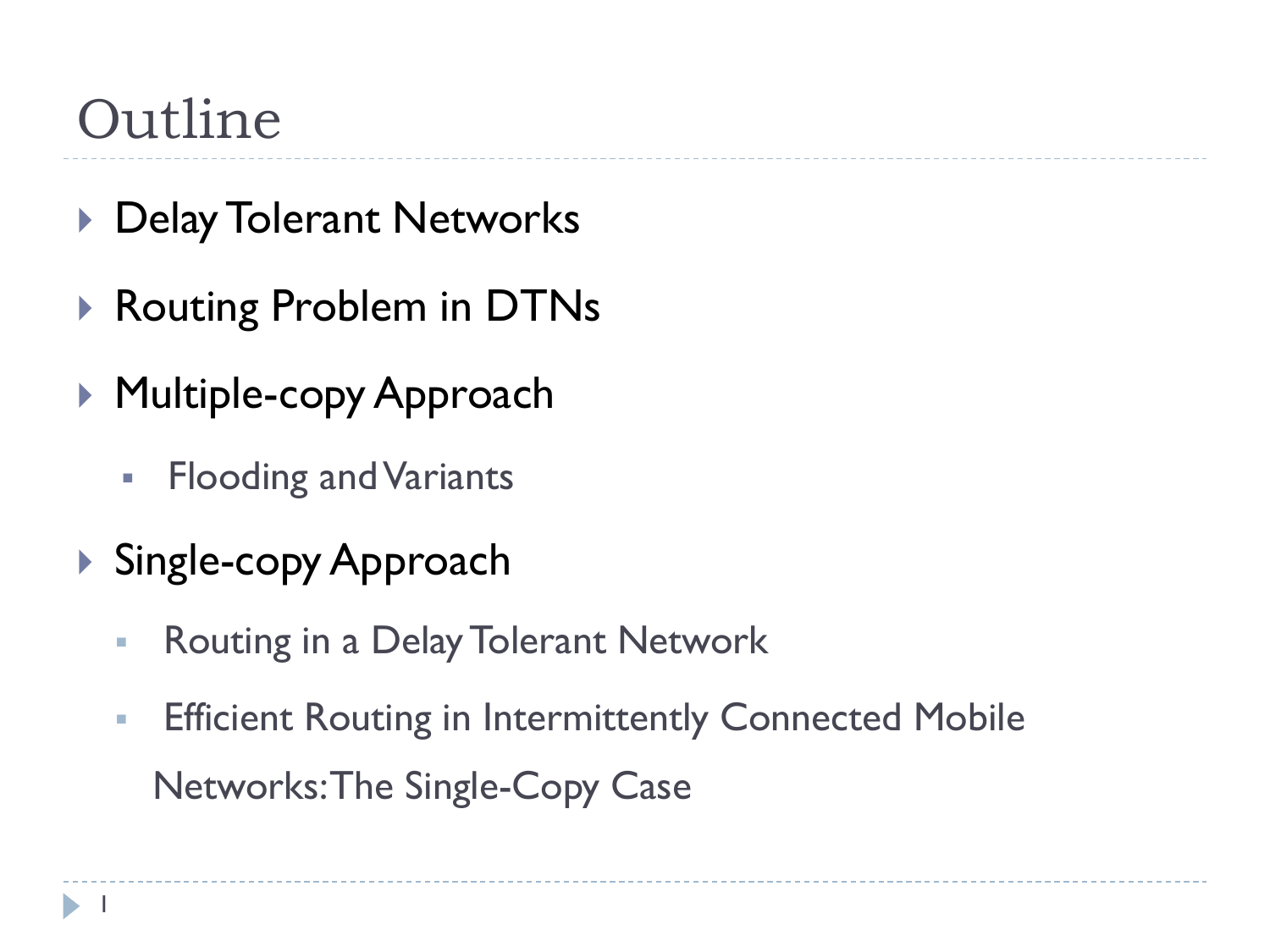### Delay Tolerant Network

▶ DTNs = Delay/Disruption/Disconnection Tolerant **Networks** 

- **Exercise Challenged networks**
- Lack of end-to-end paths due to network partitions
- Can tolerate delay/disruption/disconnection

#### ▶ ITRF-DTNRG (DTN Research Group)[1]

- **Architecture and protocol designers**
- **Related resources**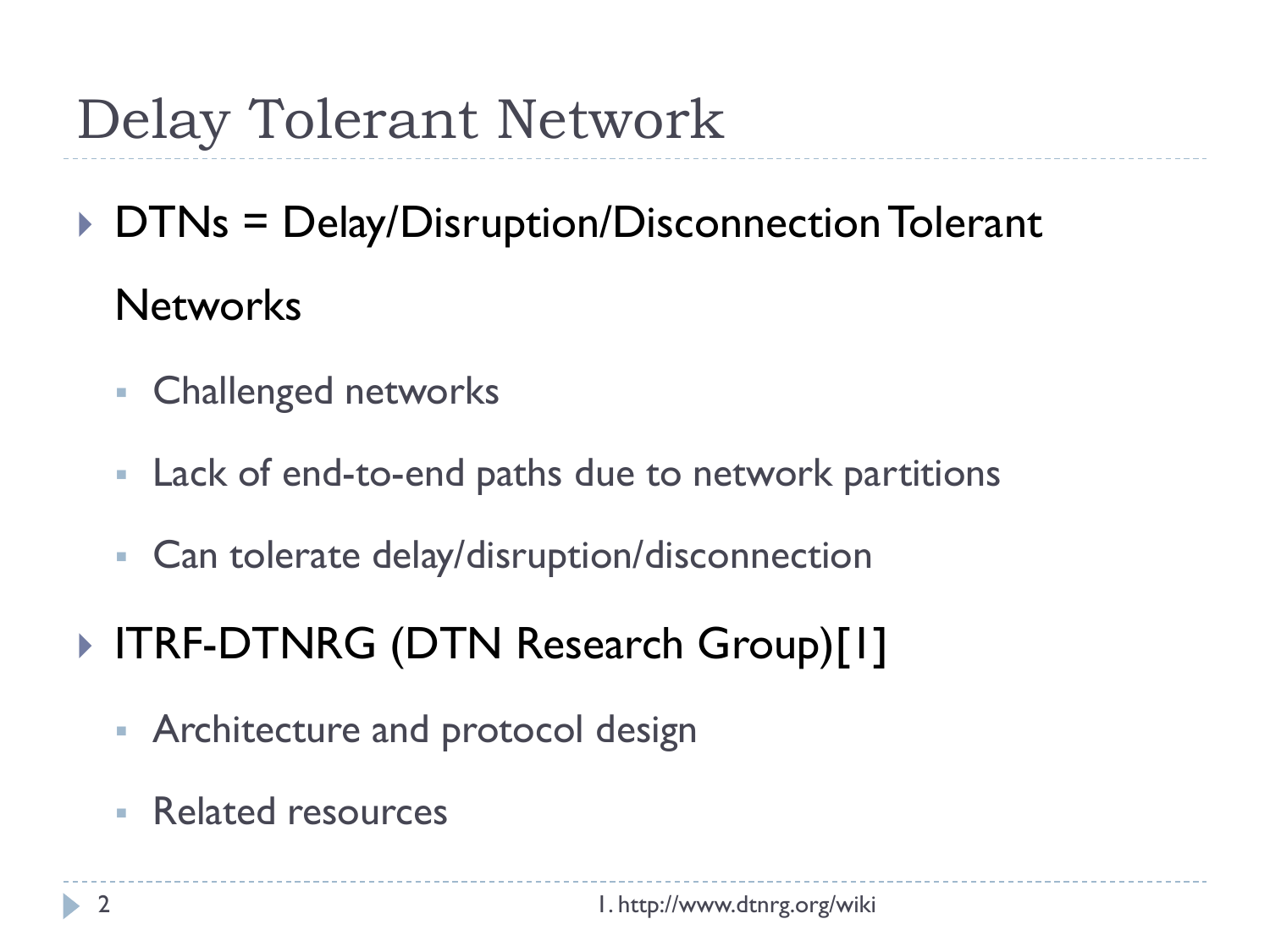# Interplanetary Internet

- ▶ Inter-Planet Satellite
	- Communication Network (Vint Cerf et al)[1]
	- Extremely long propagations due to the limitation of speed of light
	- **-** Dynamic connectivity
	- **EXEC** Low transmission reliability

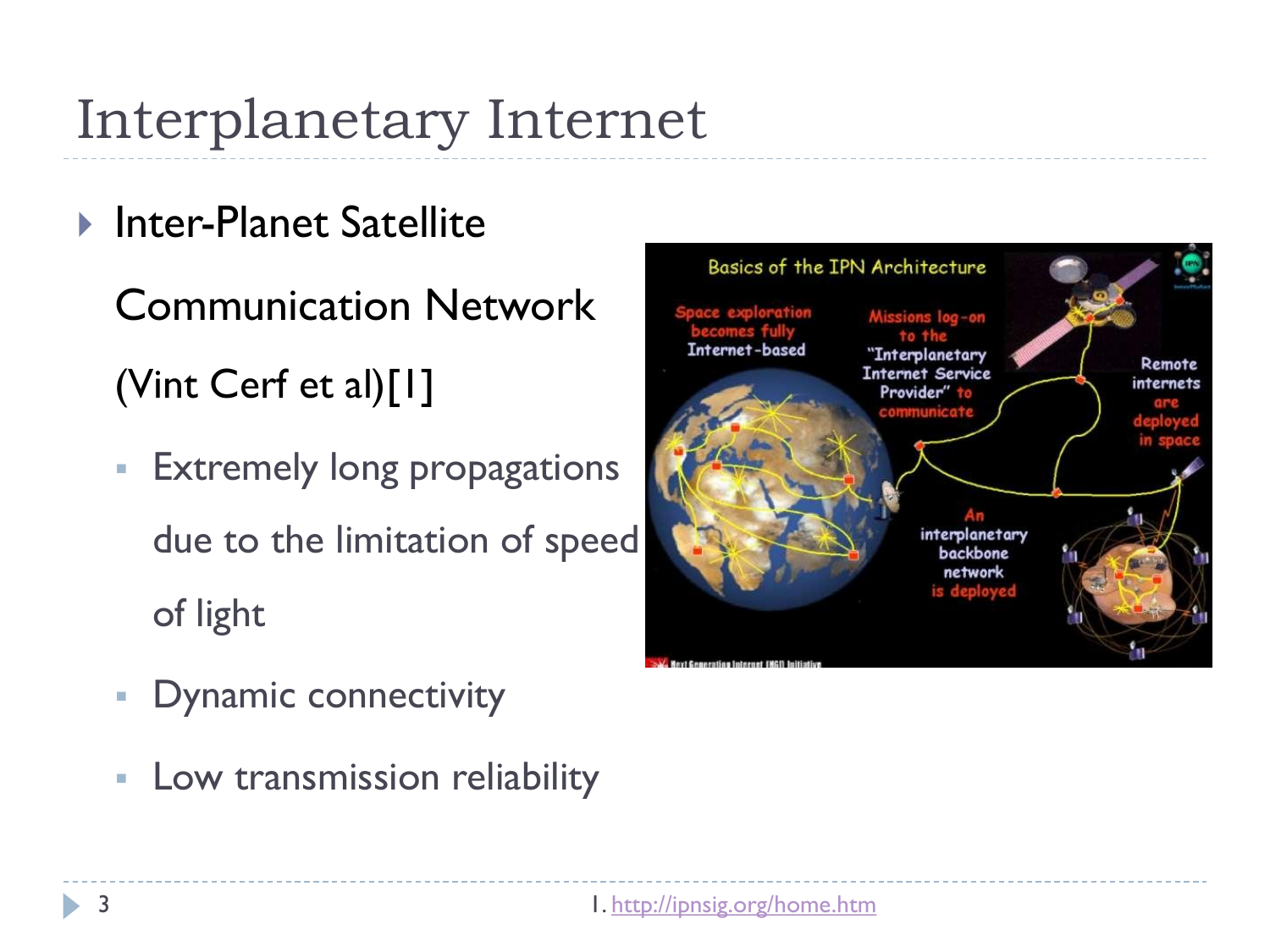### Other Challenged Networks

#### Military Battlefield Network<sup>[1]</sup>



#### Village Network[2]



1.<http://www.darpa.mil/sto/solicitations/DTN/>

2.http://www.firstmilesolutions.com/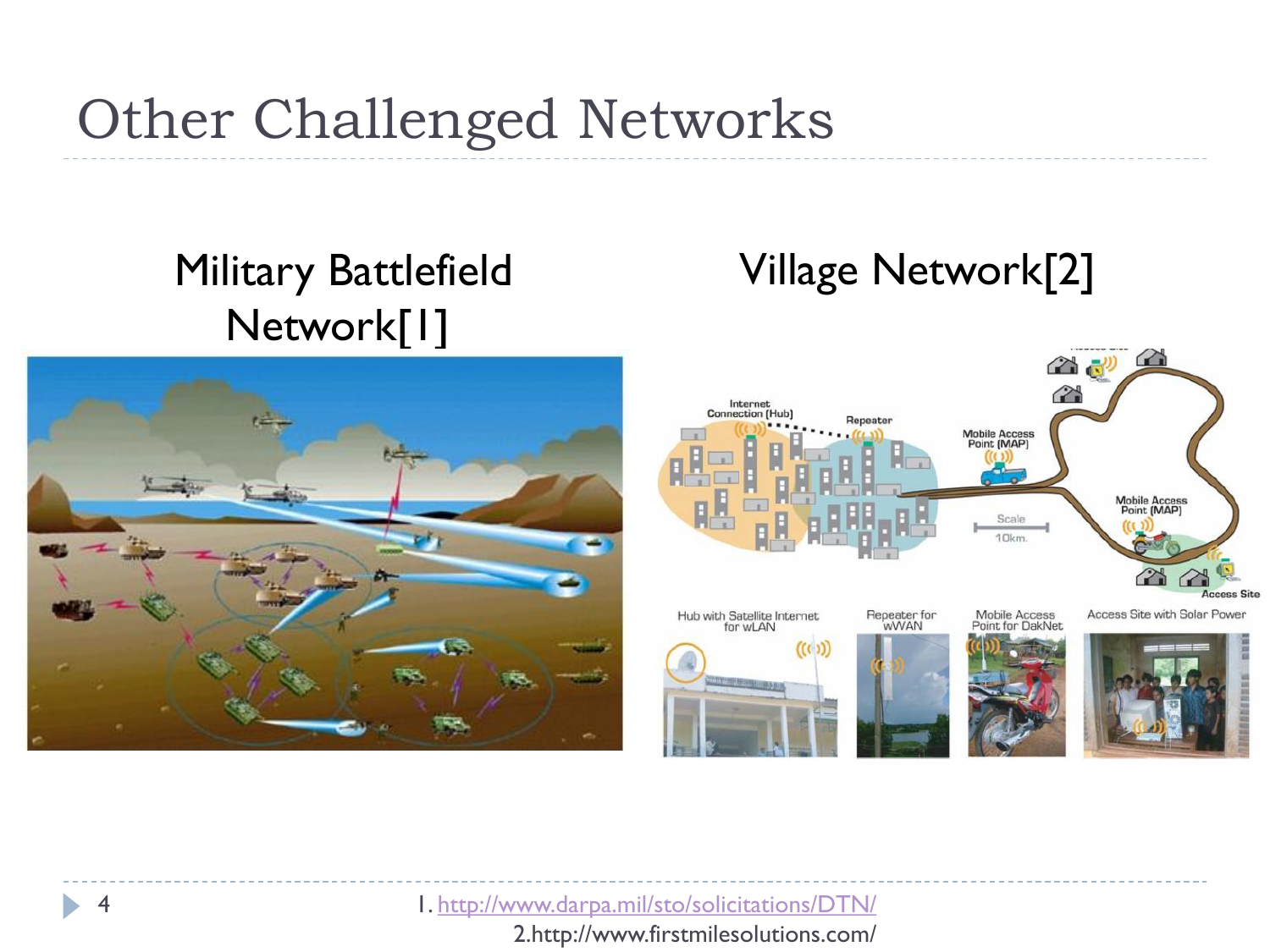# Properties of DTN

#### ▶ Comparison with conventional networks

|                                 | <b>Conventional Network</b> | <b>DTN</b>                     |
|---------------------------------|-----------------------------|--------------------------------|
| Connectivity                    | Continuous                  | <b>Frequent disconnections</b> |
| <b>Propagation Delay</b>        | Short                       | Long                           |
| <b>Transmission Reliability</b> | <b>High</b>                 | Low                            |
| Link Rate                       | Symmetric                   | Asymmetric                     |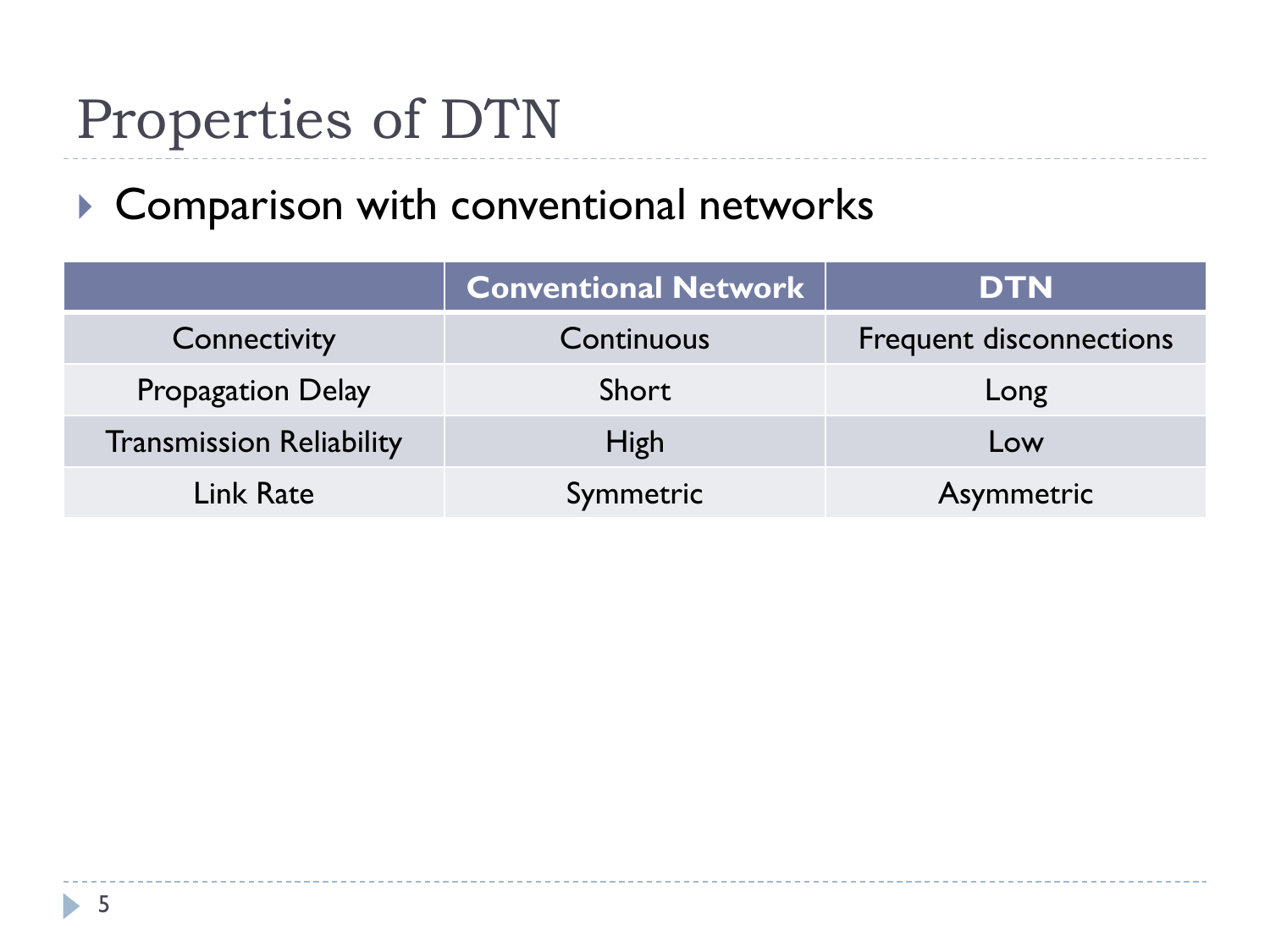# Routing Problem in DTN

- ▶ Conventional Networks
	- **End-to end path exists**
	- **Find the "best" path to send the data**
- DTN
	- No contemporaneous end-to-end path
	- Store-and-Forward
	- Maximize the delivery probability constrained on finite buffers
	- **Minimize the delay of a message**
- ▶ Multiple-copy and Single-copy approaches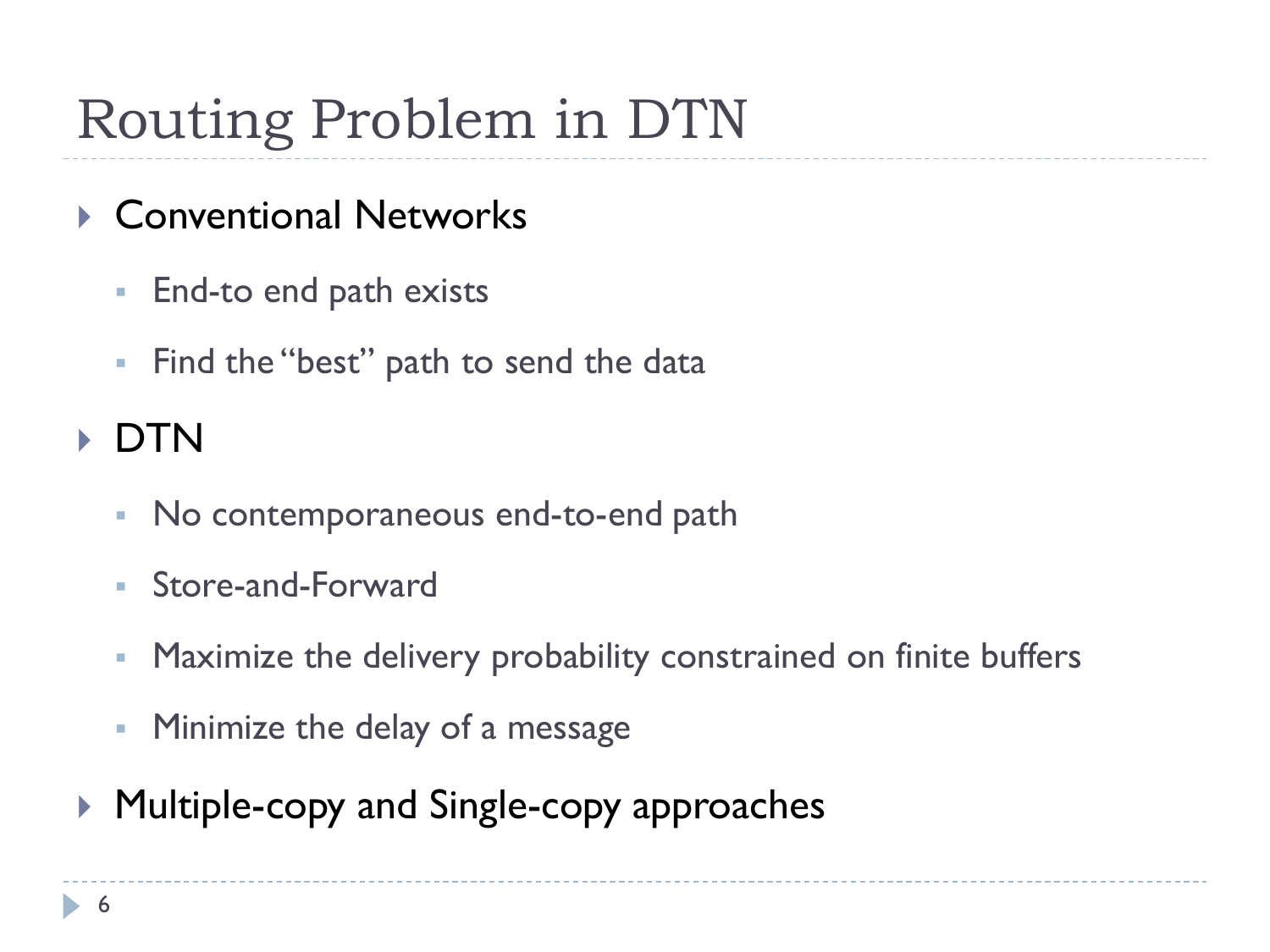# Multiple-copy Approach

- ▶ Flooding/Epidemic routing [A. Vahdat, 2000]
	- Nodes replicate and transmit message to newly discovered contacts



- Easy to implement
- **Resource consuming**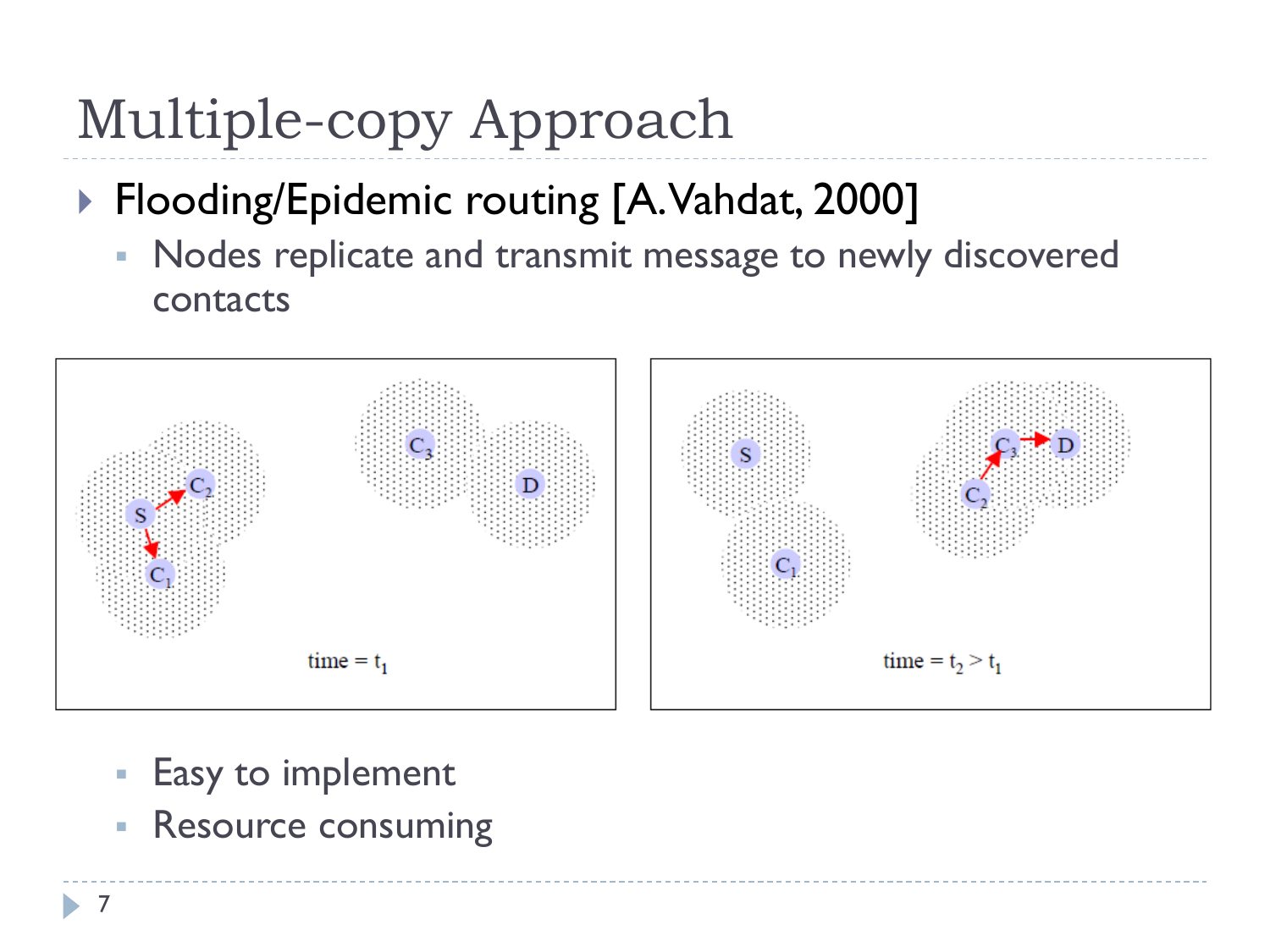# Flooding variants

- ▶ Spray and Wait [T. Spyropoulos, 2005]
	- Spray phase: send copies to at most L contacted neighbors
	- **Wait phase: hope one contacted neighbor meets the** destination
- ▶ PRoPHET [A. Lindgren, 2003]
	- Send copies to neighbors with high probability of delivery based on history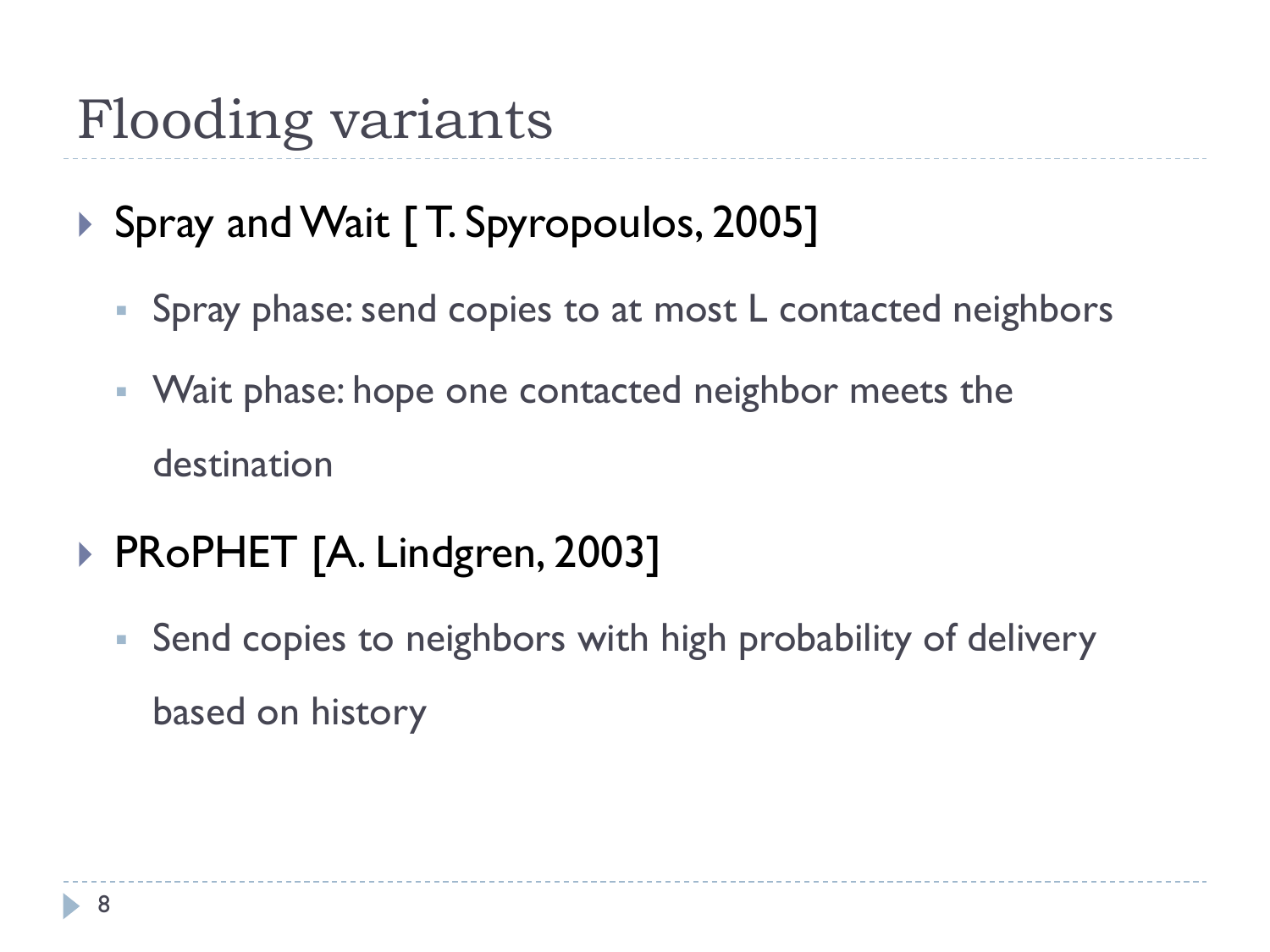# Routing in a Delay Tolerant Network

Authors: Sushant Jain, Kevin Fall and Rabin Patra, SIGCOMM 2004

- ▶ Multiple-copy routing
	- **Resource consuming**
	- **Heuristic, Optimal?**
- ▶ Single-copy routing
	- No replicas of messages
	- Time-varying connectivity graph
	- **Minimize the delay of a message**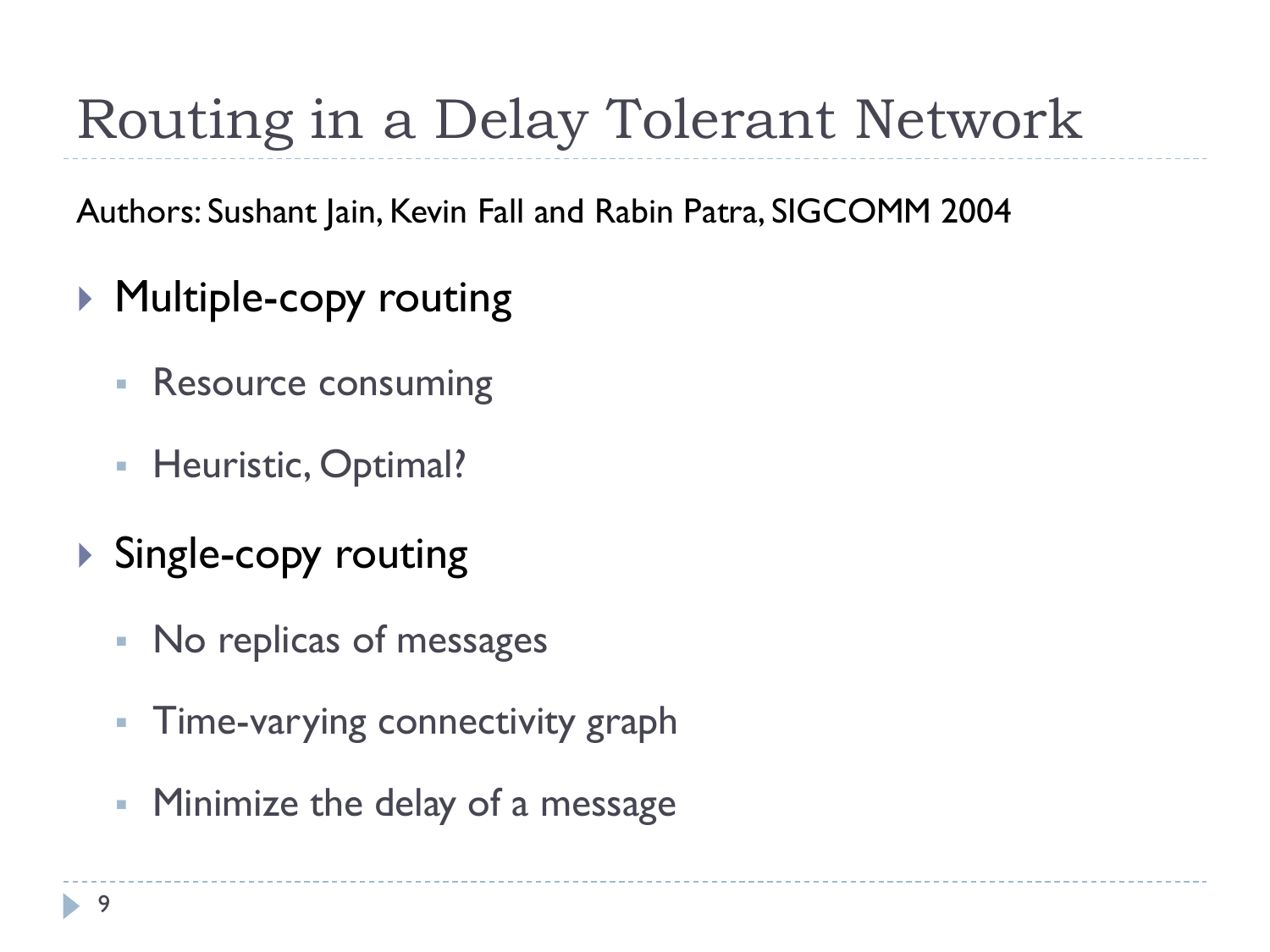### Directed Multi-graph Model

- $\triangleright$  Nodes: storage capacity  $b$
- $\blacktriangleright$  Edges: (u, v), c(t), d(t)
- ▶ Messages: (u, v, t, m)
- $\triangleright$  Contacts: an edge has positive c(t)

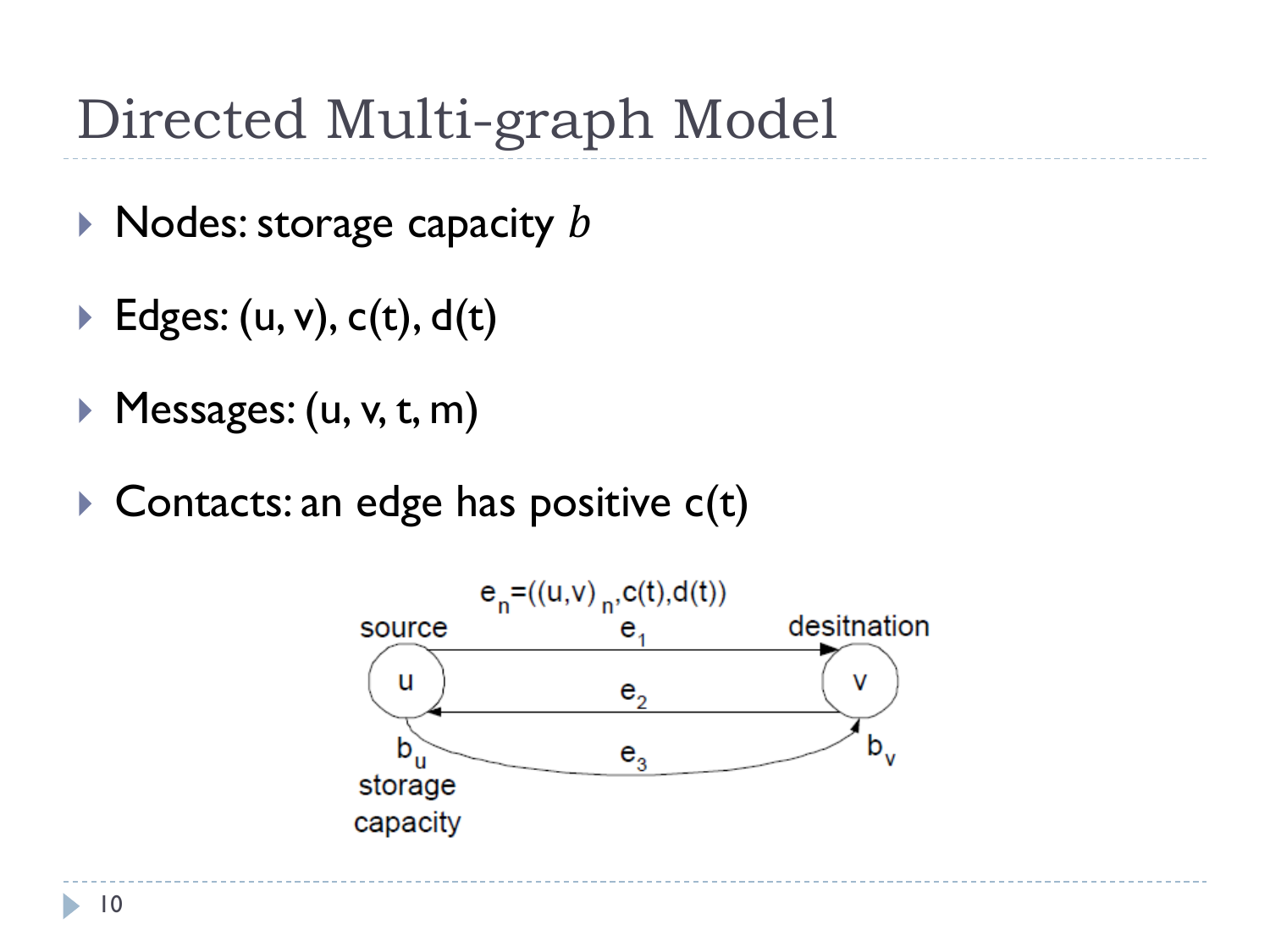### Knowledge Oracles

- ▶ Edge information: Contact summary:
	- Average waiting time until the next contact
- ▶ Edge information: Contacts:
	- Capacity and propagation delay of contacts at any time
- ▶ Node information: Queuing:
	- Buffer occupancies at any node at any time
- $\triangleright$  Traffic demand:
	- **Messages injected into the system at present or future**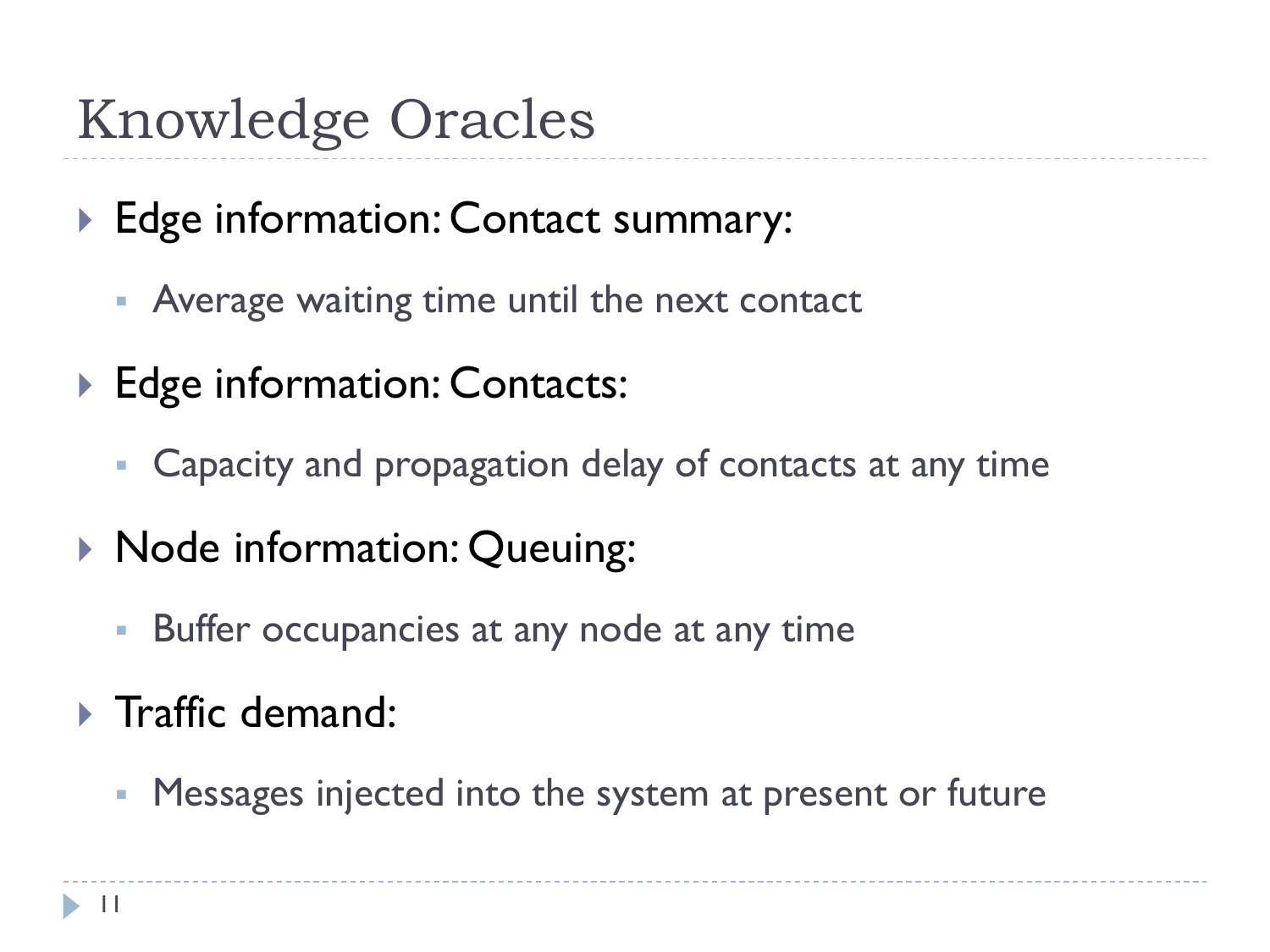### Routing Algorithms



ь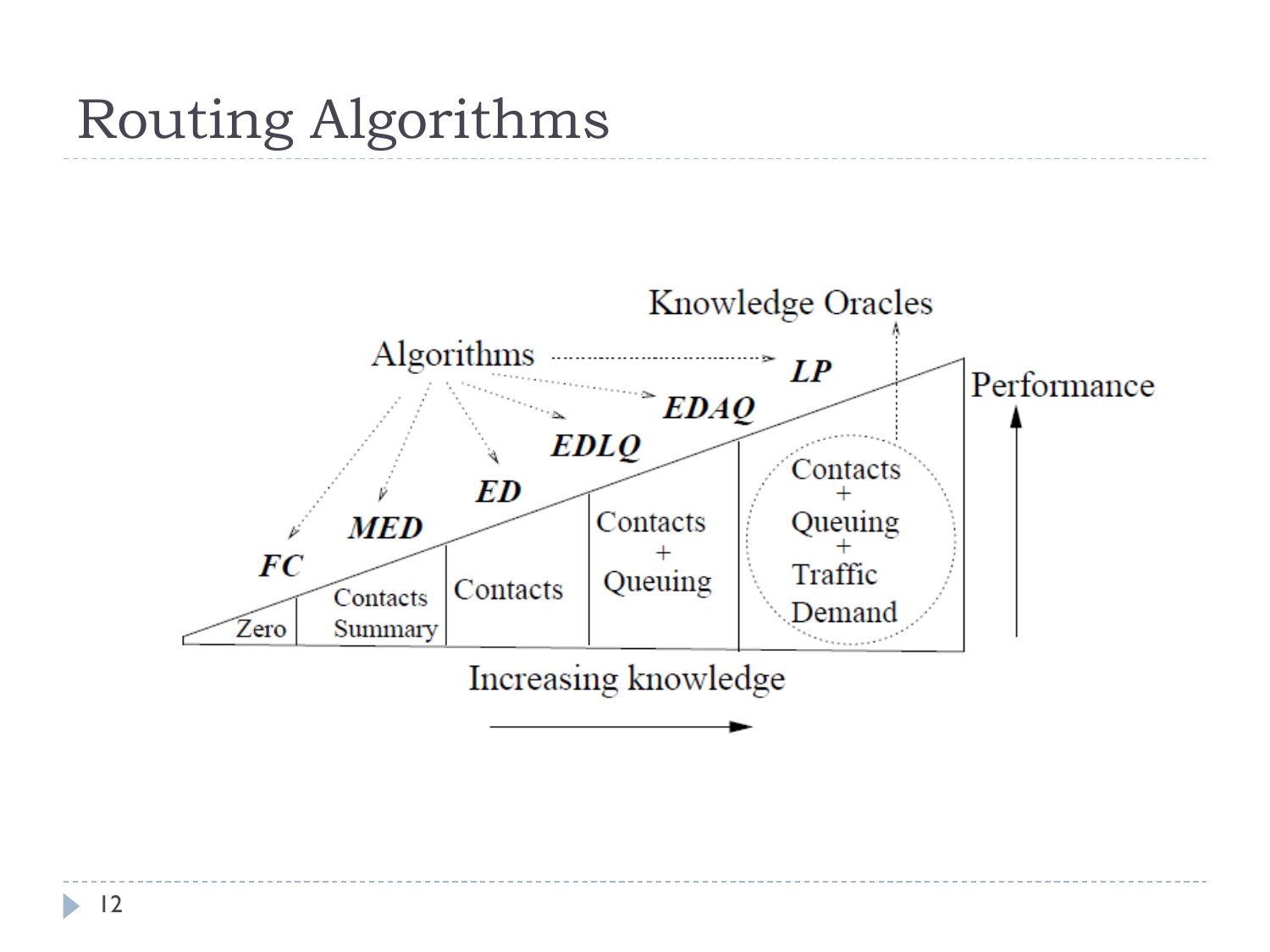# Routing with Zero Knowledge

- ▶ Algorithm: First Contact (FC)
	- Randomly choose an edge among all current contacts and forward the message
- $\blacktriangleright$  Trivial to implement
- ▶ Poor performance
	- No progress towards the destination
- ▶ Not loop free
	- **Use path vector style methods**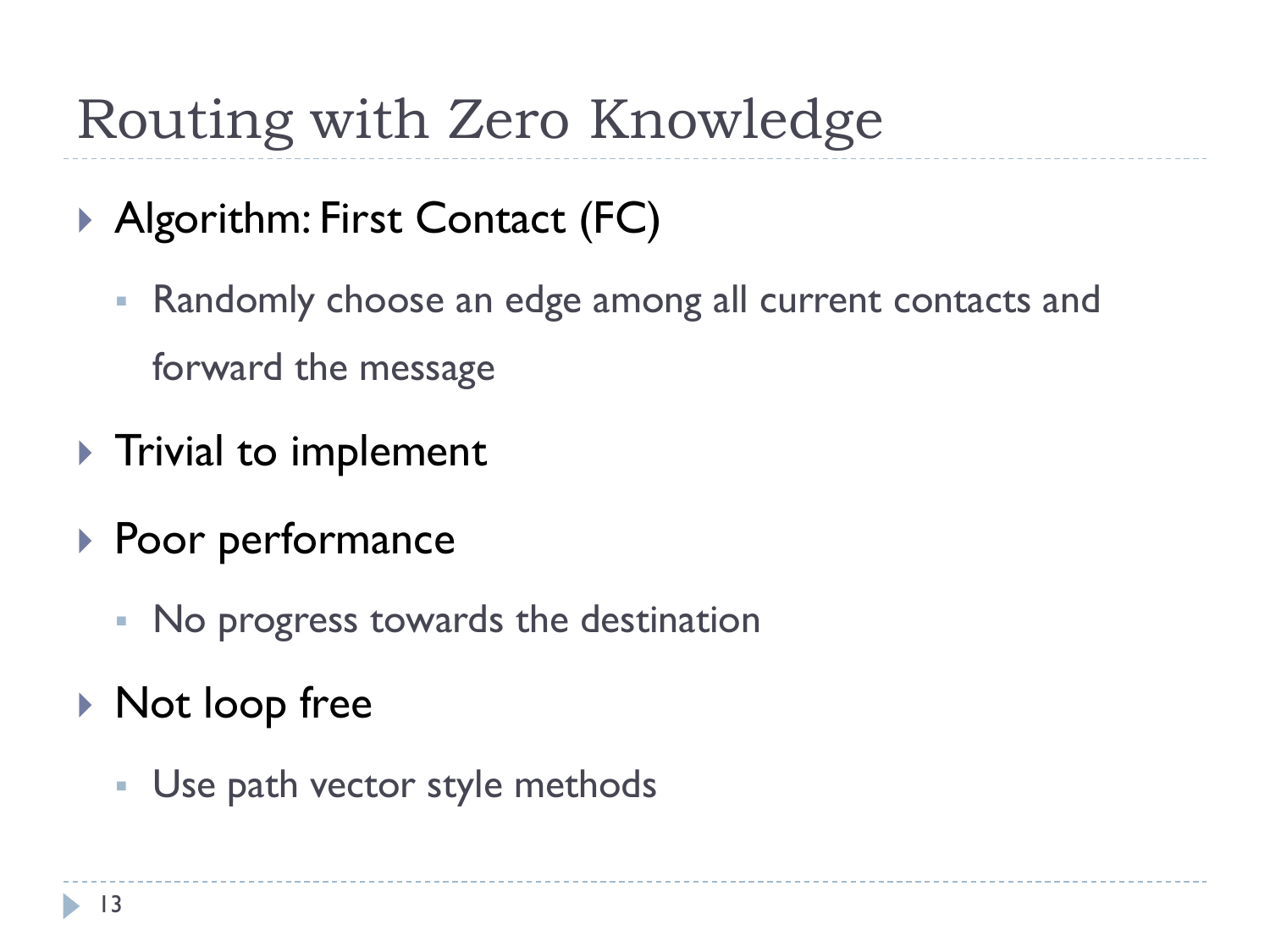# Routing with Complete Knowledge

- ▶ Knowledge: contacts, queuing + traffic demands
- ▶ Algorithm: Linear Programming (LP)
	- **A** set of disjoint time intervals
	- **Predict the delays of all messages**
	- Minimize the average delay under constraints of buffers and capacities
- ▶ Optimal solution
- **Impractical in general**
- ▶ Hard to scale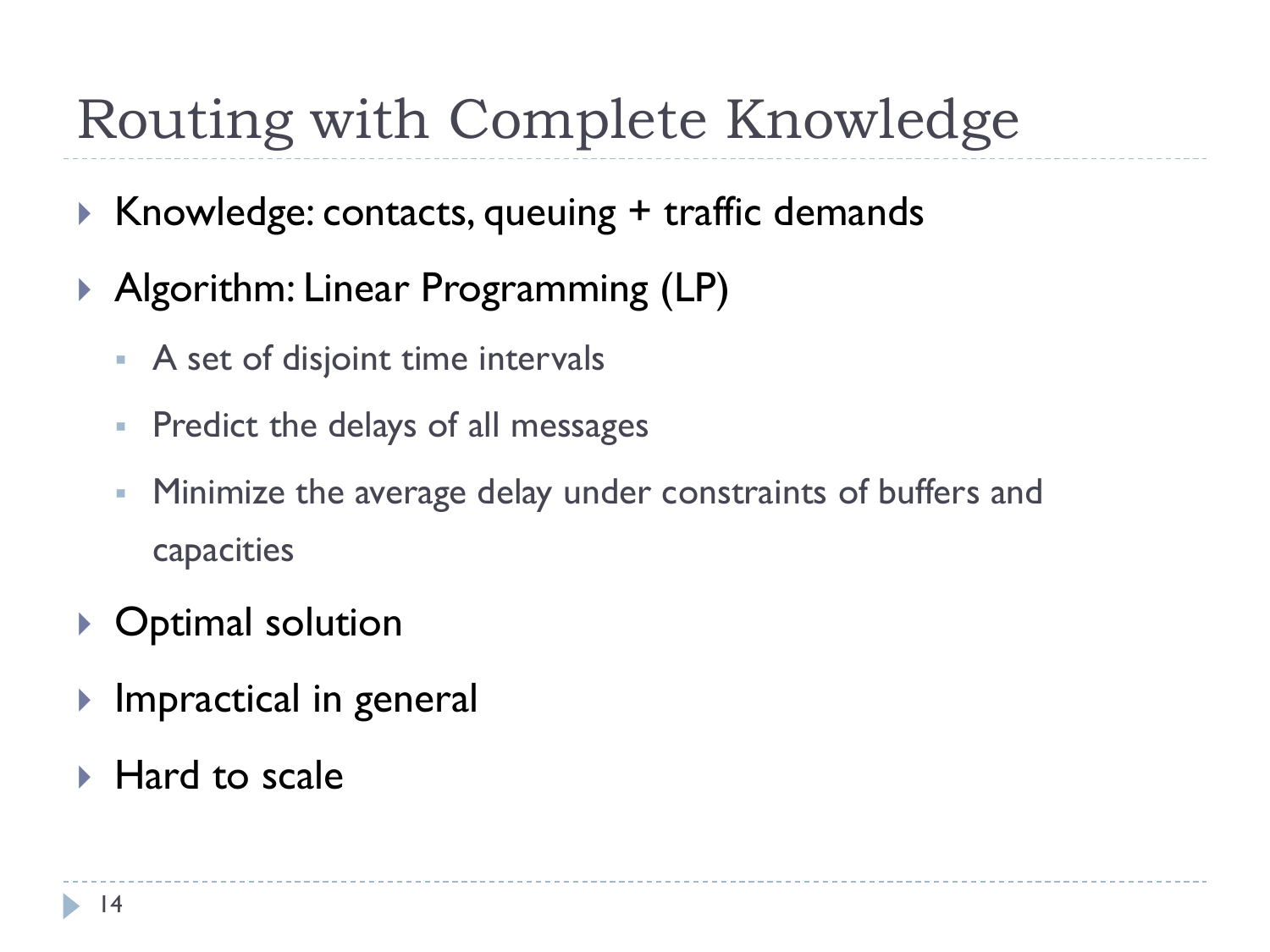# Routing with Partial Knowledge

- ▶ Contact summary/Contacts/Queuing
- ▶ "Shortest" path problem
	- Assign delay cost to edges

$$
w(e,t,m,s)=t'(e,t,m,s)-t+d(e,t')
$$

$$
t'(e, t, m, s) = \min\{t'' | \int_{x=t}^{t''} c(e, x) dx \ge (m + Q(e, t, s))\}
$$

- **Dijkstra's shortest path algorithm**
- ▶ Sub-optimal solution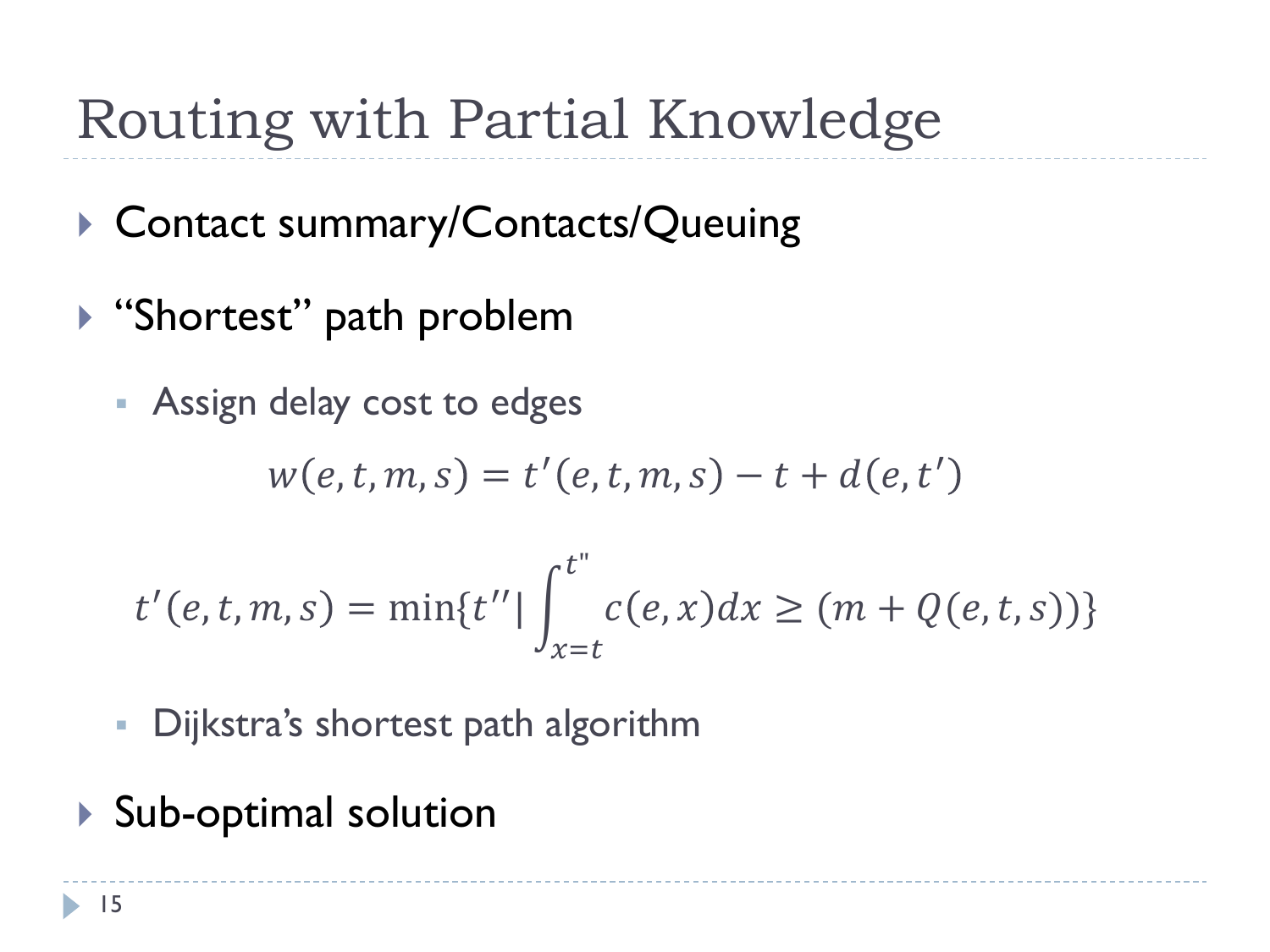# Routing with Partial Knowledge

- $\blacktriangleright$  Knowledge: contact summary
	- Minimum Expected Delay (MED)
	- **Time-Invariant and offline**
- $\triangleright$  Knowledge: contacts
	- Earliest Delivery (ED) and Earliest Delivery with Local Queuing (EDLQ)
- $\triangleright$  Knowledge: contacts + queuing
	- **Earliest Delivery with All Queues (EDAQ)**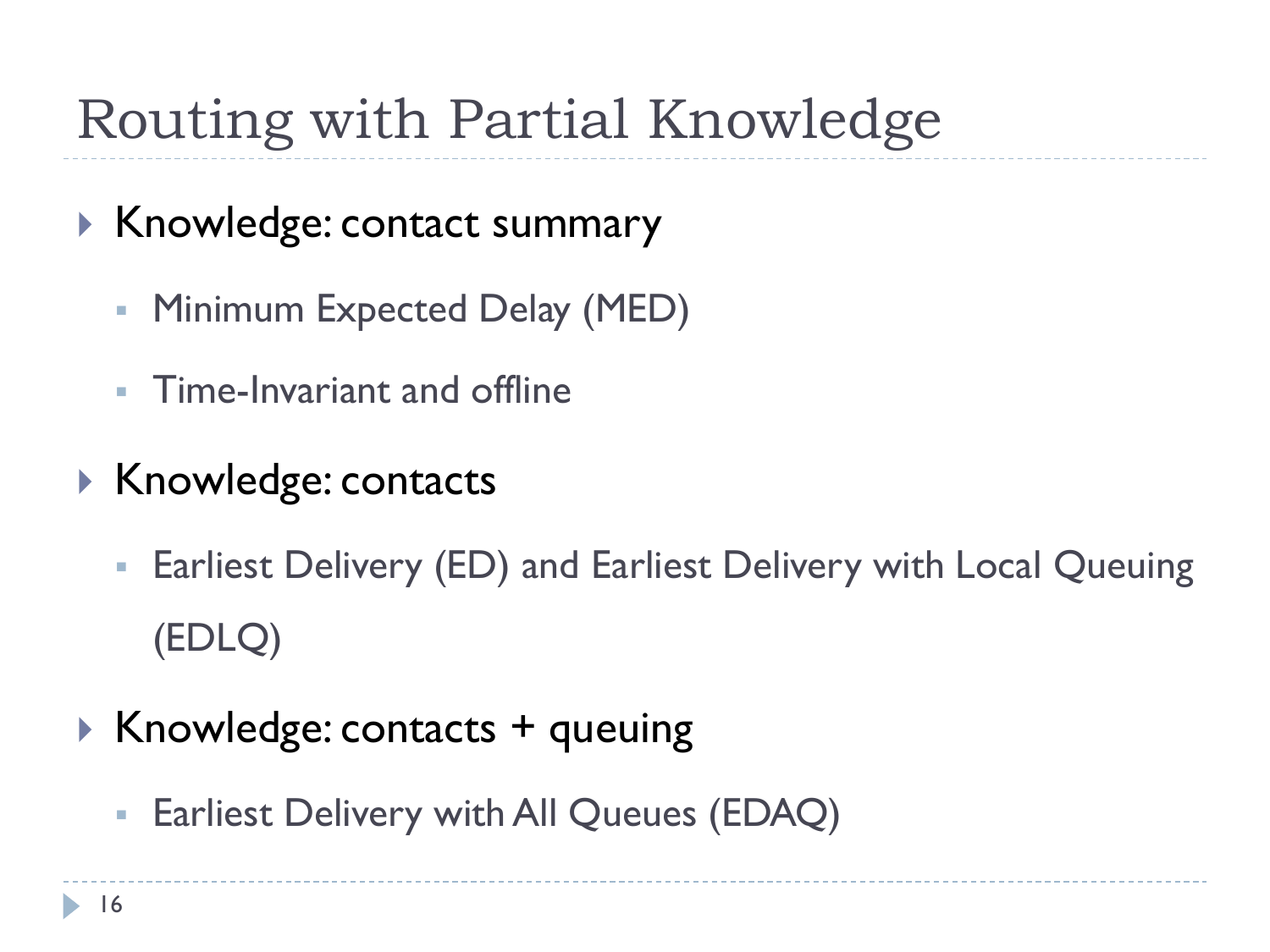# Simulation



#### Dialup

- 4 Kbps
- Il pm to 6 am

#### **Satellite**

- **10 Kbps**
- **4 services per day**
- **Each10 minutes**

#### Bike

- I Mbps
- 128MB
- 5 Minutes
- **2** hours one way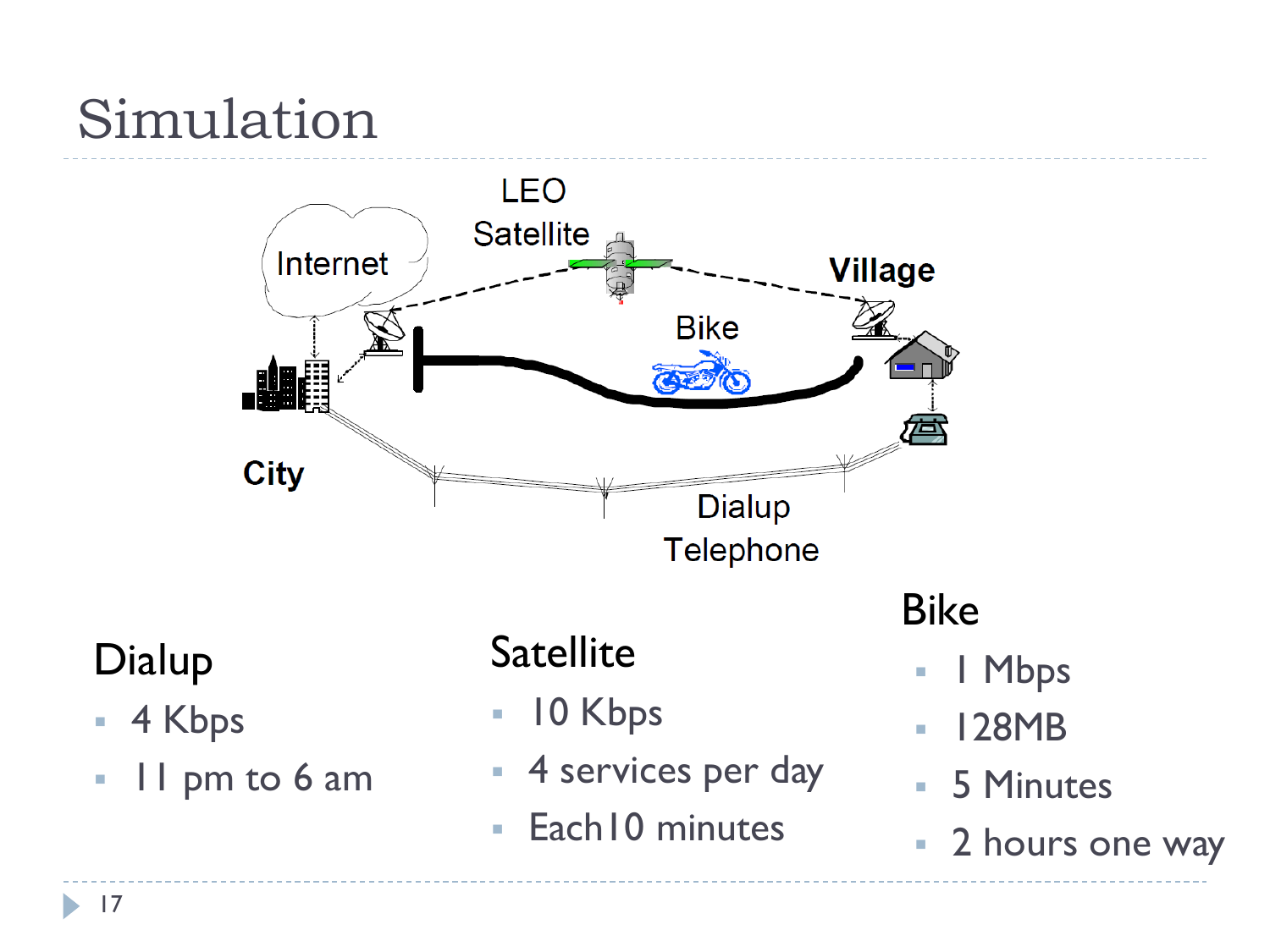Performance Results

▶ Message IKB and 10 KB



Figure 5: Delay comparison for different algorithms.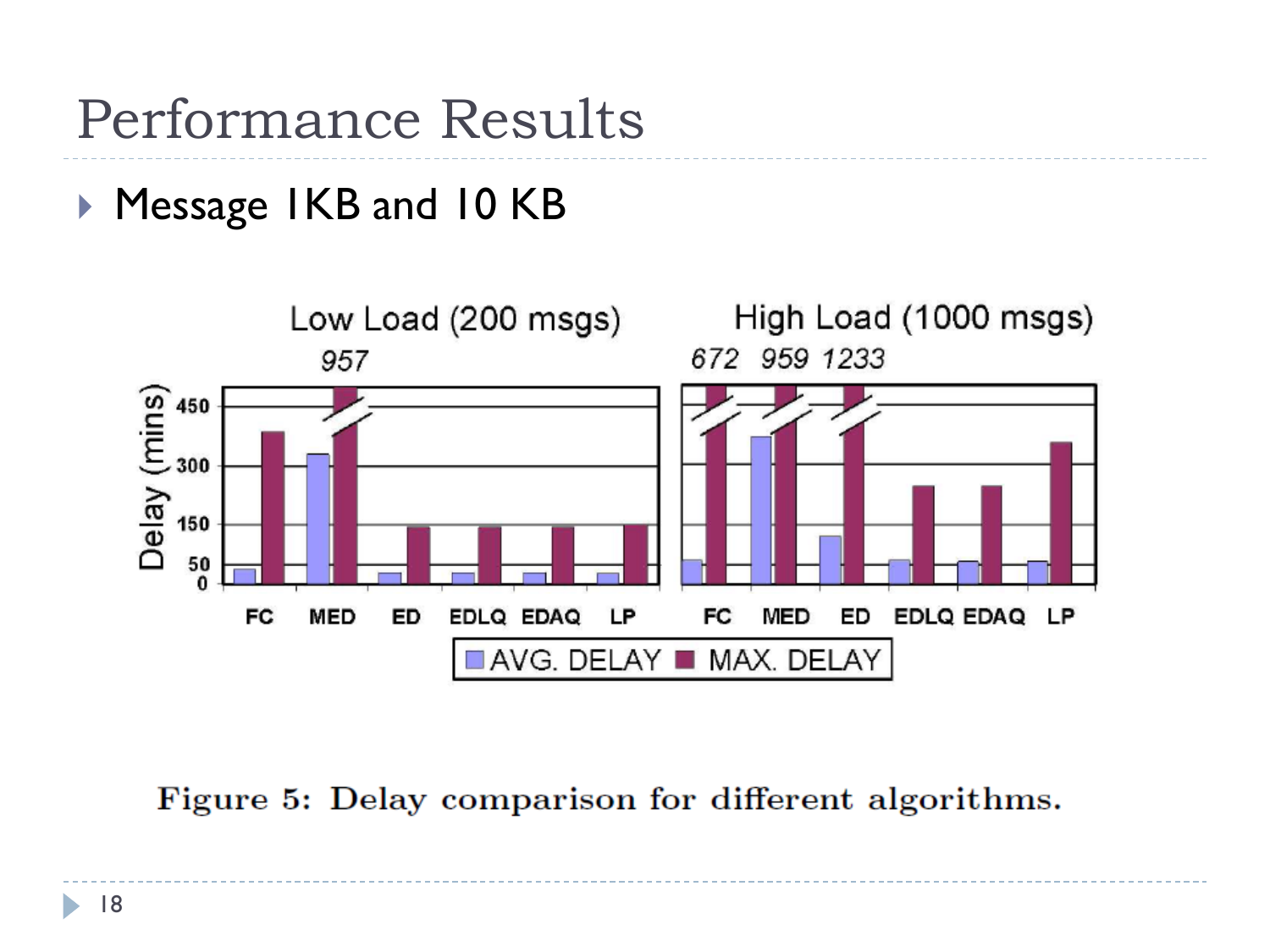### Limitations

- ▶ Oracle Knowledge
	- **Dynamics of graphs, traffic demands**
- ▶ Cannot applied to opportunistic connectivity
	- **Mobile networks**
- ▶ Efficient Routing [T. Spyropoulos]
	- Timer
	- ▶ Historical Knowledge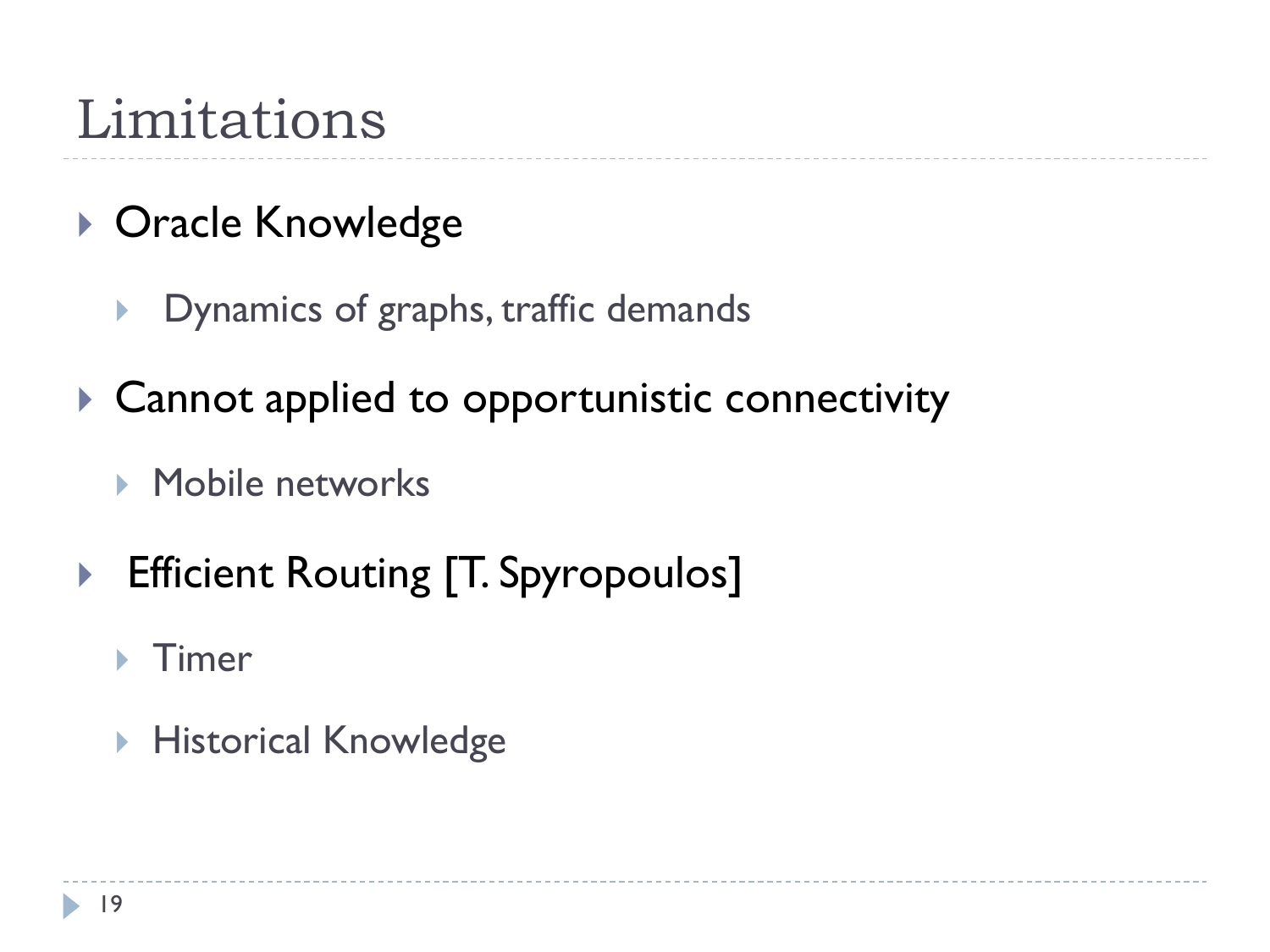#### References

A. Vahdat and D. Becker. **Epidemic Routing for Partially Connected Ad Hoc Networks.** Duke University technical report , July 2000.

T. Spyropoulos, K. Psounis and C. S. Raghavendra**. Spray and Wait: An Efficient Routing Scheme for Intermittently Connected Mobile Networks.** SIGCOMM 2005.

A. Lindgren, A. Doria, and O. Scheln. **Probabilistic routing in intermittent ly connected networks.** MobiHoc 2003.

T. Spyropoulos, K. Psounis and C. S. Raghavendra**. Efficient Routing in Intermittently Connected Mobile Networks: The Single-Copy Case.**  IEEE Transaction on Networking, Vol 16. No., February 2008.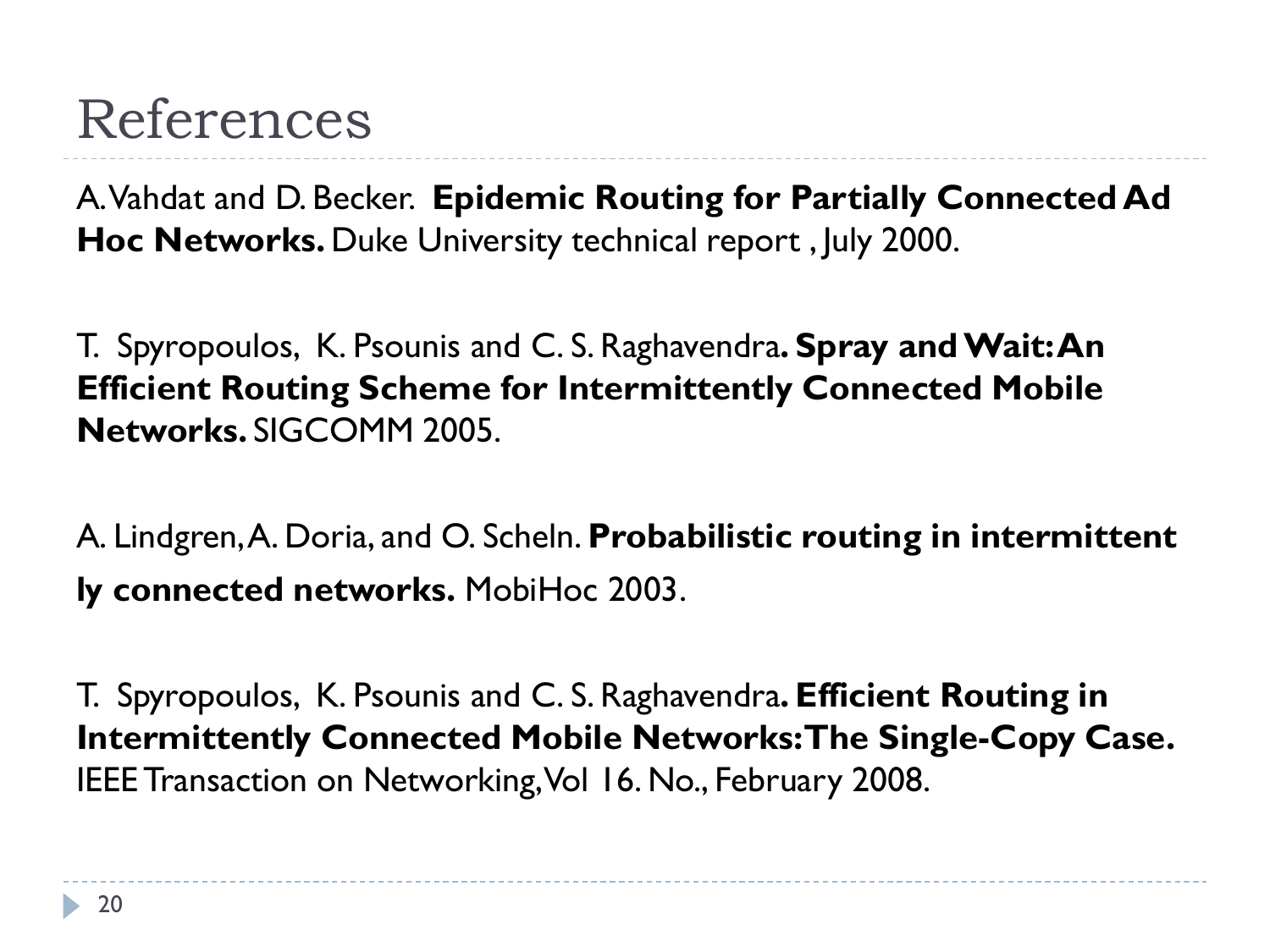#### Thanks!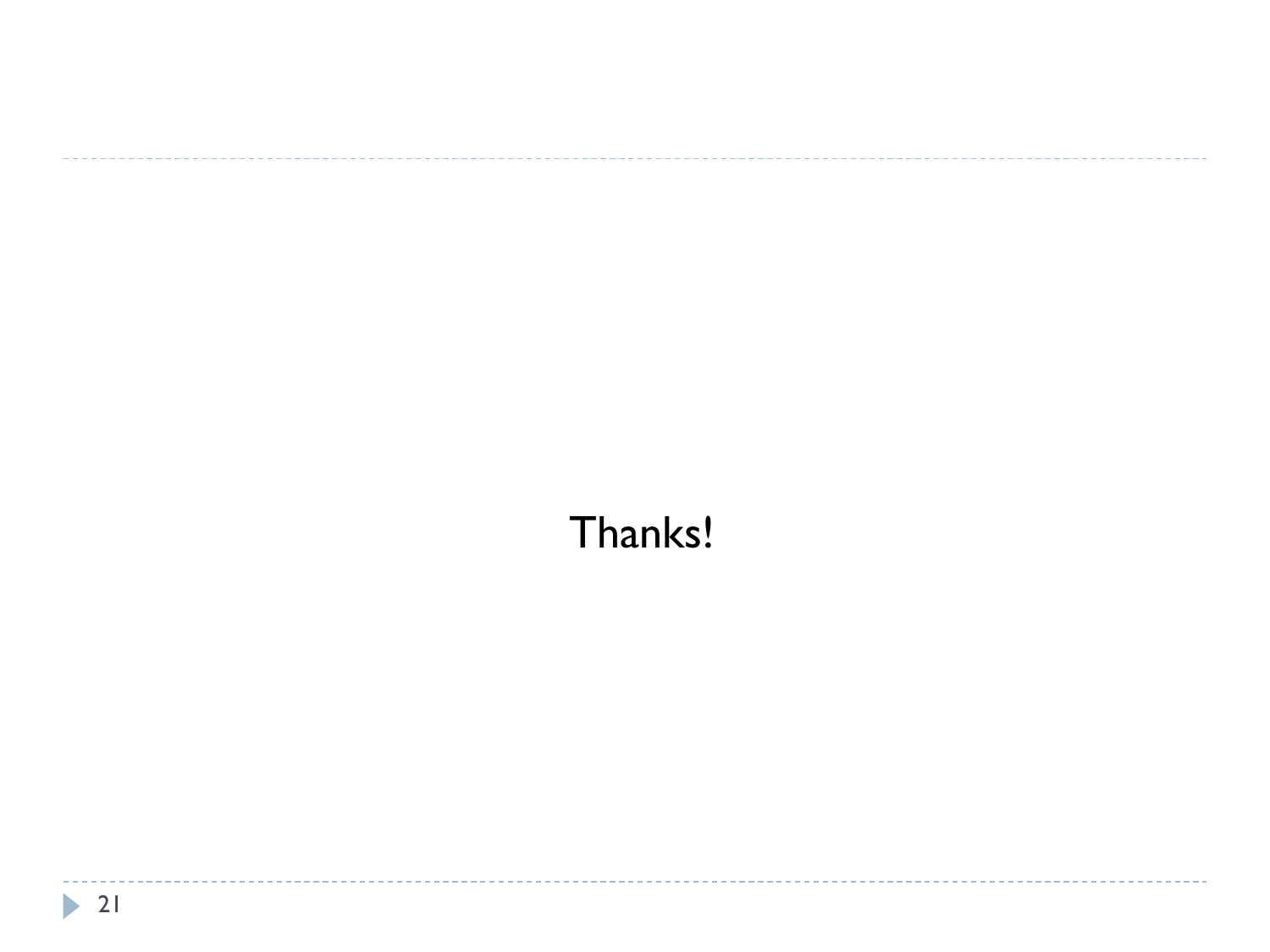# Summary of Algorithms

| Abbr. | Name                   | Description                             | Oracles Used                  |
|-------|------------------------|-----------------------------------------|-------------------------------|
| FC    | <b>First Contact</b>   | Use any available contact               | None                          |
| MED   | Minimum Expected Delay | Dijkstra with time-invariant edge costs | <b>Contacts Summary</b>       |
|       |                        | based on average edge waiting time      |                               |
| ED    | Earliest Delivery      | Modified Dijkstra with time-varying     | Contacts                      |
|       |                        | cost function based on waiting time     |                               |
| EDLQ  | Earliest Delivery with | ED with cost function incorporating lo- | Contacts                      |
|       | Local Queue            | cal queuing                             |                               |
| EDAQ  | Earliest Delivery with | ED with cost function incorporating     | Contacts and Queuing          |
|       | All Queue              | queuing information at all nodes and    |                               |
|       |                        | using reservations                      |                               |
| LP    | Linear Program         |                                         | Contacts, Queuing and Traffic |